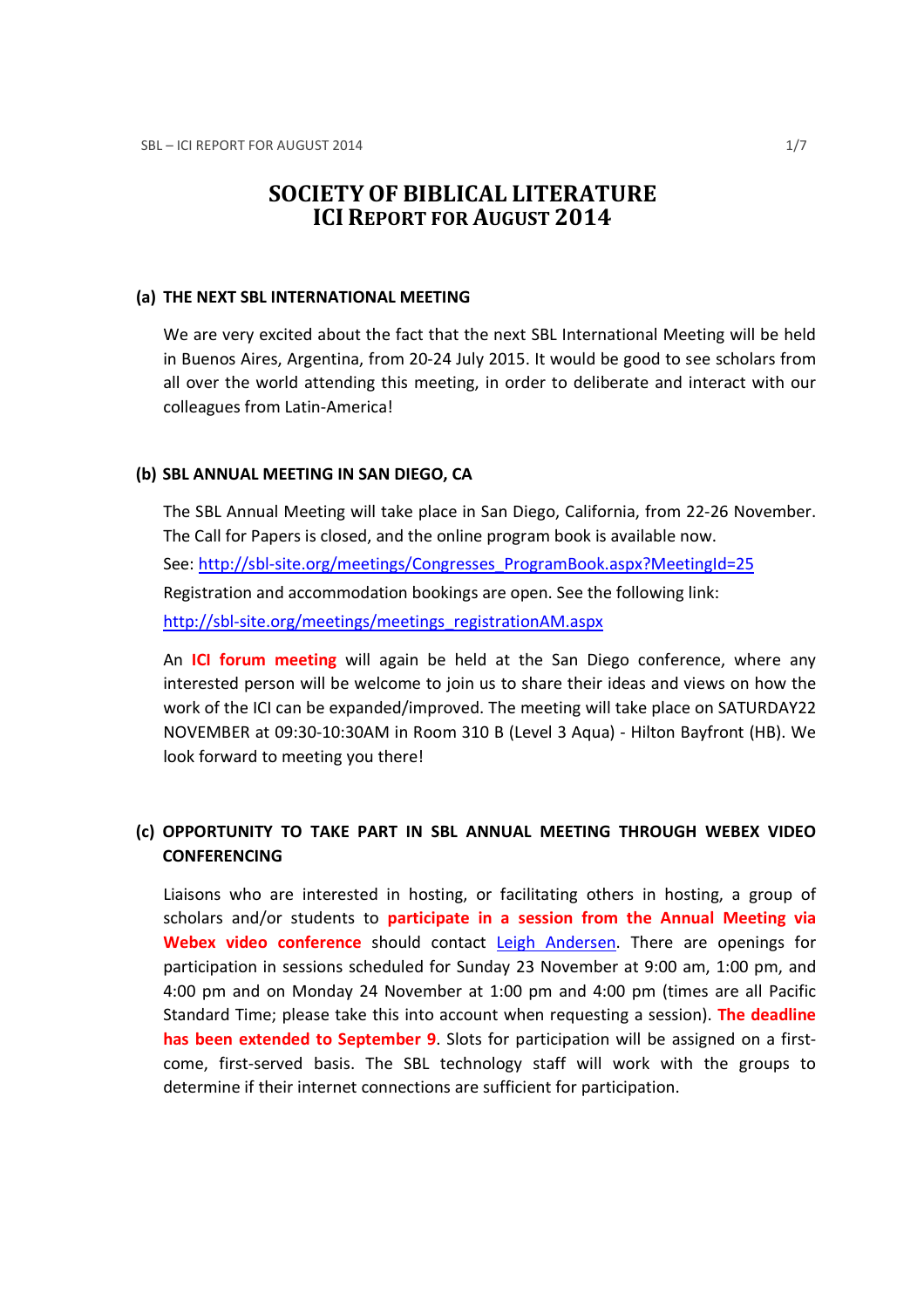The goal of this project is to make some of the scholarship and discussion that is presented at the Annual Meeting available to students and scholars who would not have an opportunity to participate otherwise. In 2013, we successfully transmitted six sessions via Webex conferencing over the internet to eleven ICI countries on three continents. We are using what we learned to improve the process for the 2014 meeting.

One of last year's participants writes, "It is our general consensus that the programme is very rewarding and it has opened to us a wider experience of international scholarship in Biblical Studies." We hope that you will choose to be part of this "wider experience" in your institution!

# (d) PUBLICATION IN ANEM/MACO

ANEM/MACO is a series that was established by the SBL at the request of the International Cooperation Initiative (ICI), and which is co-edited by Ehud Ben Zvi and Roxanna Flammini. The series publishes volumes on the Ancient Near East (including ancient Israel) electronically and makes them freely available for download. (Paperback and hardback versions of the volumes are available too, for a reasonable price.) Any work published in ANEM/MACO is freely available in electronic version to anyone in perpetuity. To view the volumes published in the series, please go to http://www.sblsite.org/publications/Books ANEmonographs.aspx

The latest volume in ANEM/MACO is:

# Divination, Politics, & Ancient Near Eastern Empires

# Edited by Alan Lenzi and Jonathan Stökl

This collection examines the ways that divinatory texts in the Hebrew Bible and the ancient Near East undermined and upheld the empires in which the texts were composed, edited, and read. Nine essays and an introduction engage biblical scholarship on the Prophets, Assyriology, the Dead Sea Scrolls, and the critical study of Ancient Empires.

Features:

- Interdisciplinary approaches include propaganda studies
- Essays examine how biblical and other ancient Near Eastern texts were shaped by political and theological empires
- Index of ancient sources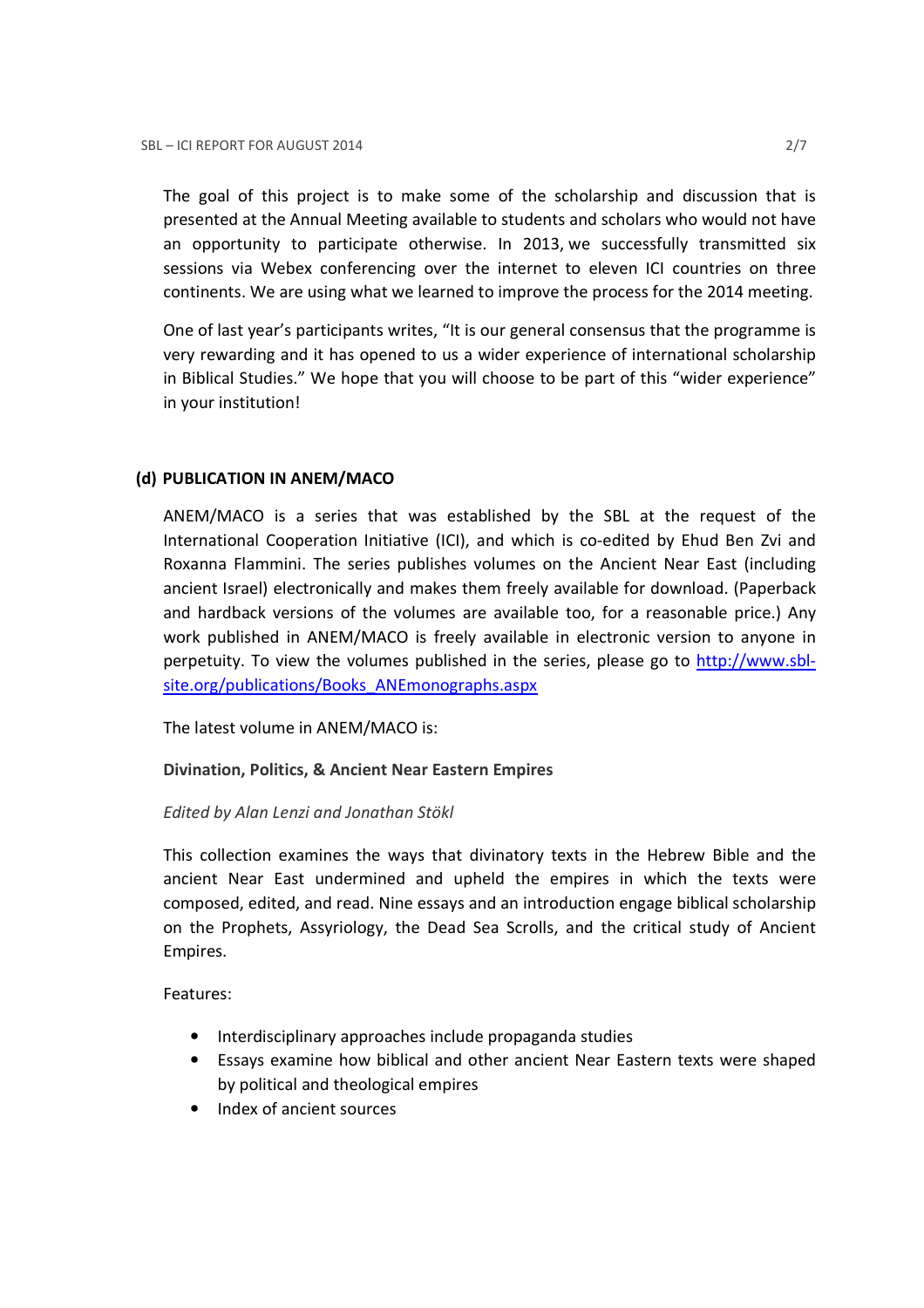To download the book for free, paste the following link into your browser: http://sbl-site.org/assets/pdfs/pubs/9781589839984\_OA.pdf

#### (e) PUBLICATION IN IVBS

IVBS is a series that was established by the SBL at the request of the International Cooperation Initiative (ICI), and which is co-edited by Monica Melanchthon and Jione Havea. IVBS encourages in particular submissions from scholars in the present seven international regions for which it has editorial boards: Africa, Central and Eastern Europe, Latin America, Middle East-South Asia, Northeast Asia, Pacific, and Southeast Asia. Interregional collaborations are also welcome. IVBS publishes works in English and in any other language for which its editors can find qualified peer reviewers. Any work published in IVBS is freely available to anyone in perpetuity. The series publishes work generally in the area of reception history and criticism. The scope is not limited to any particular biblical text or historical timeframe. The works will mainly be published in English and, wherever possible, also in primary languages of authors. For more information please go to http://ivbs.sbl-site.org/home.aspx. If you would consider publishing your work in this series, feel free to contact one of the two general editors, Monica Melanchthon or Jione Havea.

# (f) PUBLICATIONS: ONLINE BOOKS – NEW BOOKS ADDED

(For the full list, please go to http://www.sbl-site.org/publications/Books\_ICIbooks.aspx)

# Fragile Dignity: Intercontextual Conversations on Scriptures, Family, and Violence

Claassens, L. Juliana and Klaas Spronk. Fragile Dignity: Intercontextual Conversations on Scriptures, Family, and Violence. Semeia Studies, 72. Atlanta: Society of Biblical Literature, 2013.

Human dignity insists that every human deserves respect and a safe place to live. For many, this is not a reality. The essays collected here analyze the background of this problem in contemporary family life and society at large, with special emphasis on the role of women and on the Bible as a source of inspiration and transformation. The collection is the product of a six-year conversation on family, violence, and human dignity between the Protestant Theological University in Kampen, The Netherlands, and the Faculty of Theology at Stellenbosch University, South Africa, a North-South dialogue that included annual conferences, a series of responsive letters, and additional external responses. The contributors are Cheryl B. Anderson, Hendrik Bosman, Gerrit Brand,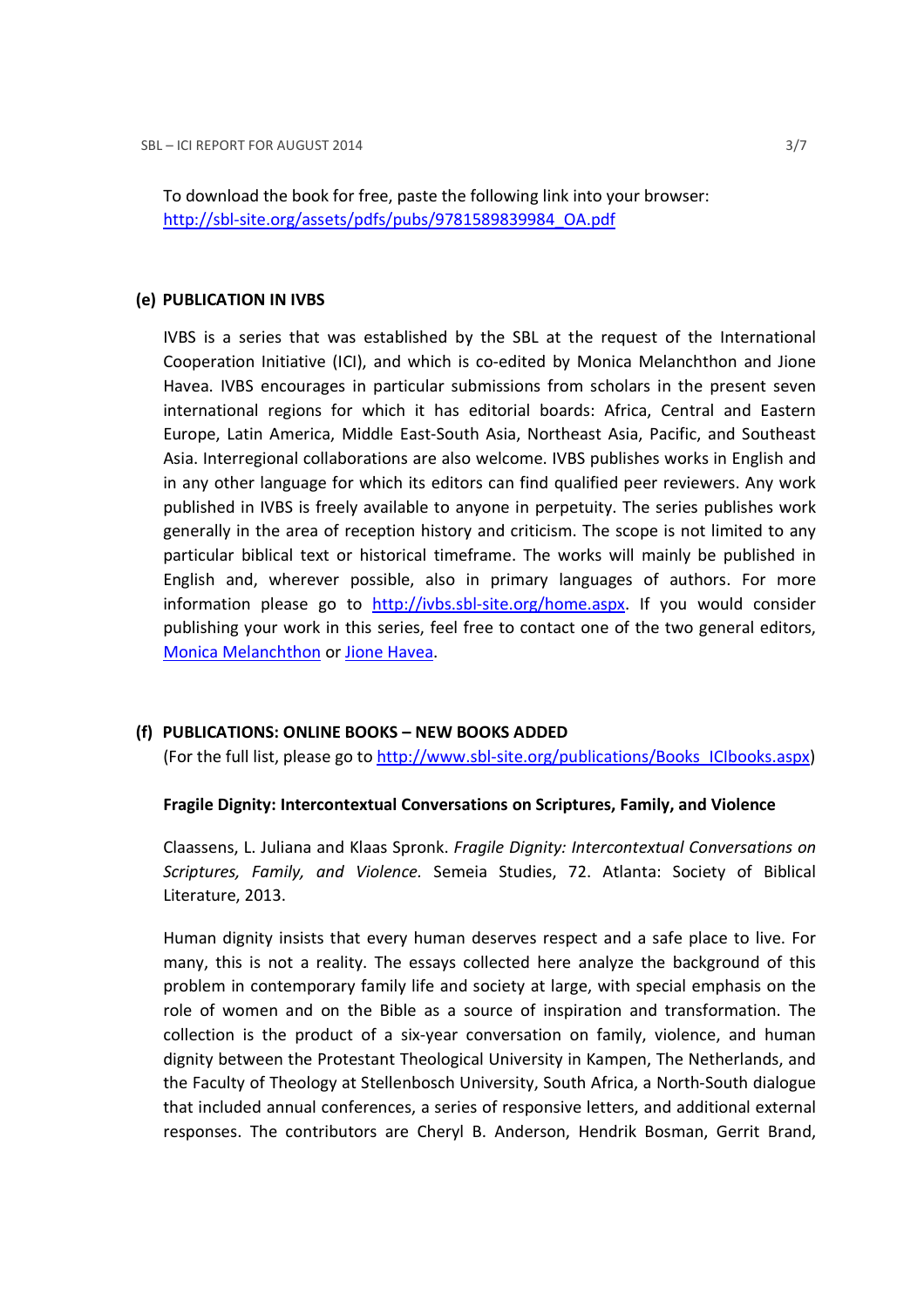Athalya Brenner, L. Juliana Claassens, Dorothea Erbele-Küster, Leo J. Koffeman, Frits de Lange, Monica Jyotsna Melanchthon, Magda Misset-van de Weg, Beverly Eileen Mitchell, Anne-Claire Mulder, Ian Nell, Mary-Anne Plaatjies-van Huffel, Jeremy Punt, Petruschka Schaafsma, D. Xolile Simon, Lee-Ann J. Simon, Gé Speelman, Klaas Spronk, Ciska Stark, Elsa Tamez, Charlene van der Walt, Robert Vosloo, and Yusef Waghid.

# Left Behind and the Evangelical Imagination

Gribben, Crawford and Mark S. Sweetnam, eds. Left Behind and the Evangelical Imagination. Bible in the Modern World, 35. Sheffield: Sheffield Phoenix Press, 2011.

Left Behind – twelve novels that dramatize one evangelical perspective on the end of the world – is now established as the best-selling fictional series in American literary history. But it has been met with a range of critical receptions. This volume gathers essays by new and established critics of the series to interrogate the series' significance and its cultural and commercial success, and includes, for the first time, a response to these criticisms written on behalf of one of the series' authors.

Mark S. Sweetnam considers the challenge that the organically theological nature of Left Behind has posed for cultural scholars. Amy Frykholm situates the novels' discussion of gender within wider traditions of sentimental and domestic fiction. Jennie Chapman nuances the general assumption that the series' conspiracy plots have been poached from secular accounts of subversion that emerged from the radical Right. Crawford Gribben contextualizes the treatment of Jews and Muslims in the rapture fiction tradition. Jarlath Killeen identifies a profoundly ambiguous attitude to Catholicism in the novels, accounted for by the emergence of lobbying and campaigning alliances between evangelicals and Catholics on a range of social issues. John Walliss outlines the manner in which rapture films speak to an evangelical audience, and addresses the failure of these films to gain significant crossover appeal. Katie Sturm interrogates the series' ecumenical reflections. Marisa Ronan traces the role of Christian fiction in the shaping of evangelical identity. Thomas Ice addresses the theological background of the novels. Writing on behalf of Jerry B. Jenkins, Kevin Zuber responds to the criticisms provided by the volume's contributors.

# Network Apocalypse: Visions of the End in an Age of Internet Media

Howard, Robert Glenn, ed. Network Apocalypse: Visions of the End in an Age of Internet Media. Bible in the Modern World, 36. Sheffield: Sheffield Phoenix Press, 2011.

In the twenty-first century, religious belief is undergoing change, driven in part by new communication technologies. Such technologies have often given rise to notable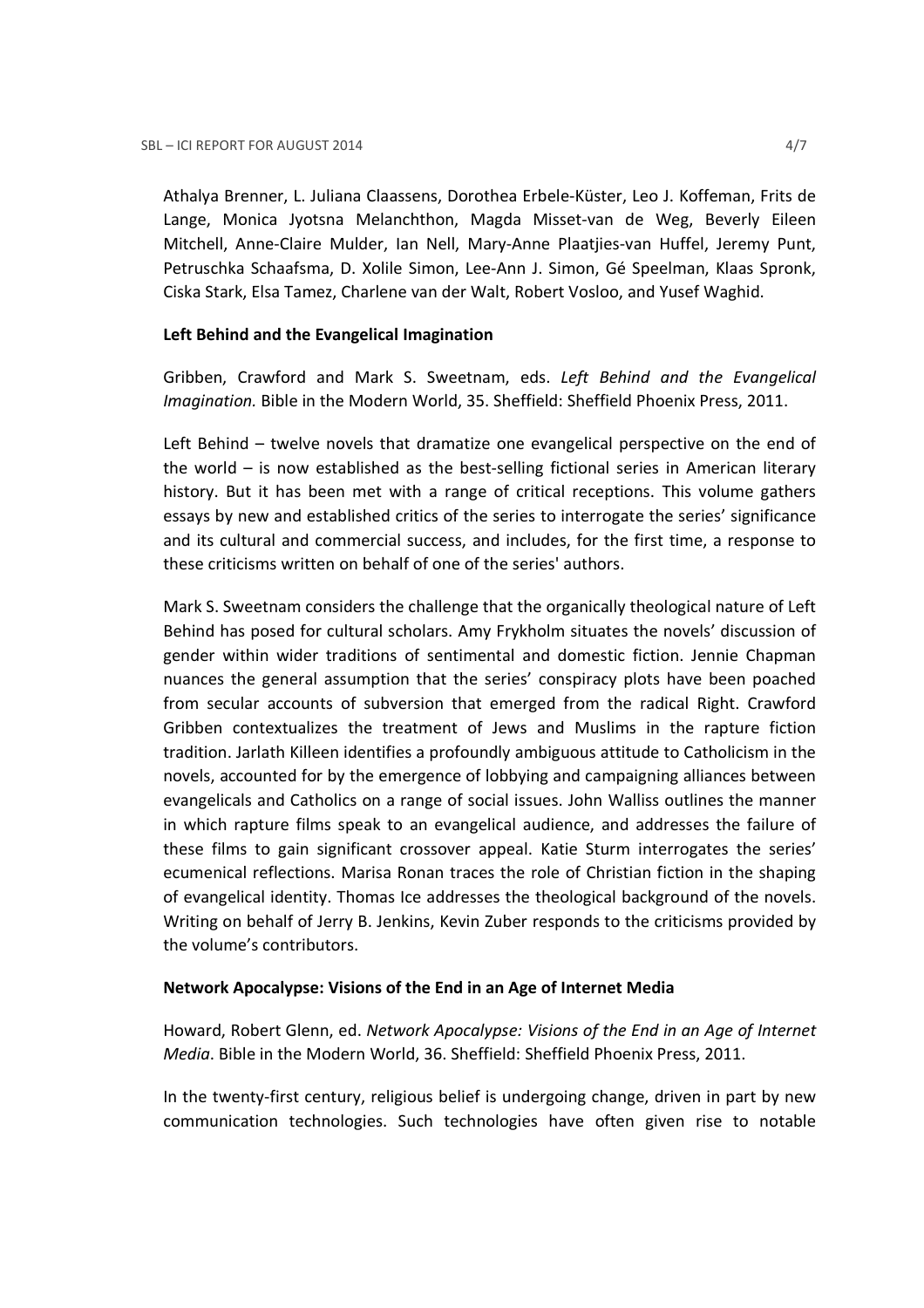changes in religion, some of the most revolutionary of them being apocalyptic in character. What, then, is the nature of the changes in religious belief created or enabled by the Internet?

In this collection, the first of its kind, nine scholars consider whether the empowerment offered by Internet communication generally encourages the exchange of ideas or whether, rather, it allows individuals to seal themselves off into ideological ghettos of the like-minded. These nine essays explore those possibilities by documenting and analysing the diversity of apocalyptic belief online.

Andrew Fergus Wilson looks at those using the Internet to explore the syncretism that lies at the heart of the 'cultic milieu'. William A. Stahl examines the online discourse about climate change to find the apocalyptic structures undergirding it. Dennis Beesley examines End Times discourse on the video sharing Web site YouTube. J.L. Schatz explores how the apocalyptic imaginings of science fiction set the trajectory of our shared future. Amarnath Amarasingam documents how the Internet is encouraging the belief that President Barack Obama is the Antichrist. Salvador Jimenez Murguia analyses an Internet-based service offered to those wishing to communicate with their loved ones who might be 'left behind' after the anticipated 'Rapture'. David Drissel documents how social networking facilitates connections among Muslims who share a belief in a nearing apocalypse. James Schirmer examines an apocalyptic computer game individuals use to explore personal ethics. Robert Glenn Howard documents the first Internet-based new religious movement—reflected in the beliefs of the suicidal 1997 'Heaven's Gate' group, extant in their archived websites.

# Adam and Eve in the Armenian Tradition, Fifth through 17th Centuries

Stone, Michael E., Adam and Eve in the Armenian Tradition, Fifth through 17th Centuries. Early Judaism and Its Literature, 38. Atlanta: Society of Biblical Literature, 2013.

The Adam and Eve stories are a foundational myth in the Jewish and Christian worlds, and the way they were recounted reveals a great deal about those doing the retelling. How did the Armenians retell these stories? What values do these retellings express about men and women, their life in the world, sin and redemption? Presented here are twelve hundred years of Armenian telling of the Genesis 1–3 stories in an unparalleled collection of all significant narratives of Adam and Eve in Armenian literature—prose and poetry, homilies and commentaries, calendary and mathematical texts—from its inception in the fifth century to the seventeenth century. This seminal resource contributes to the lively current discussion of how biblical and apocryphal traditions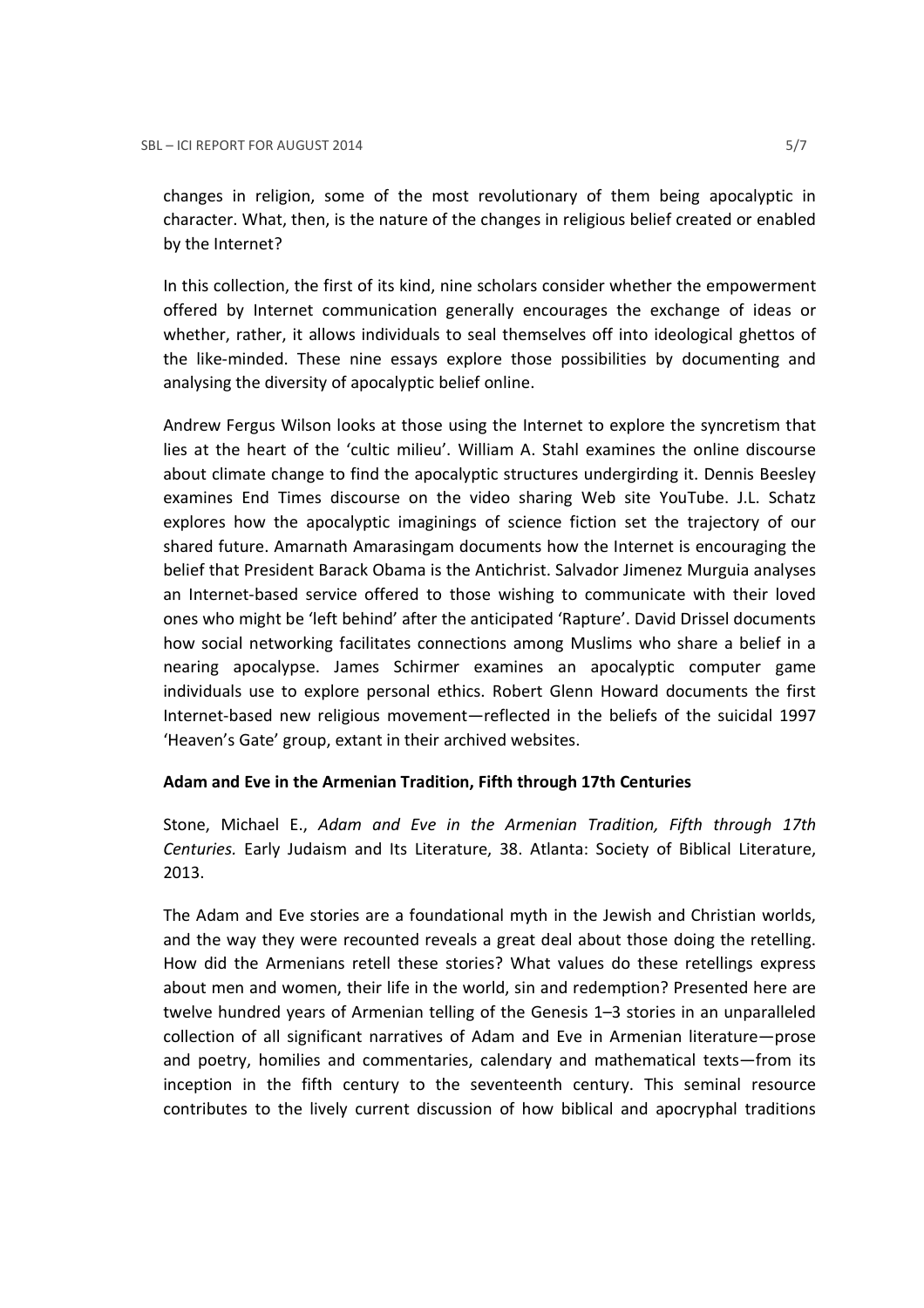were retold, embroidered, and transformed into the lenses through which the Bible itself was read.

#### (g) JBL ARCHIVE

Take note that an archive with JBL articles from volume 122.1 of 2003 through volume 130.1 of 2011 is now available online to people accessing the SBL website from any ICI country. See http://www.sbl-site.org/publications/ICI\_JBLarchive.aspx. All articles in those volumes can be downloaded for free!

# (h) EVENTS

The SBL maintains a significant list of events taking place anywhere in the globe. For the full list please go to http://www.sbl-site.org/meetings/events.aspx

A selection of events is listed below—mainly those taking place in ICI regions.

Please provide information on conferences in your region, including calls for papers, to Sharon Johnson at sharon.johnson@sbl-site.org.

#### October 9-10, 2014

# International Theological Conference "The Knowledge of God: East and West. Dogmatic and Spiritual Dimensions"

The Conference intends to be a theological forum for Orthodox, Roman Catholic, Ukrainian Greek Catholic and Protestant theologians to discuss different approaches to the "knowledge of God" based on Western and Eastern traditions. The Conference will take place at the Faculty of Philosophy and Theology of the Ukrainian Catholic University, L'viv, Khutorivka St. 35a.

More information

#### November 22-25, 2014

#### SBL Annual Meeting

The SBL Annual Meeting is the largest gathering of biblical scholars in the world. Each meeting showcases the latest in biblical research, fosters collegial contacts, advances research, and focuses on issues of the profession. The Annual Meeting will be held in San Diego, California. (See note above about accommodation sharing.)